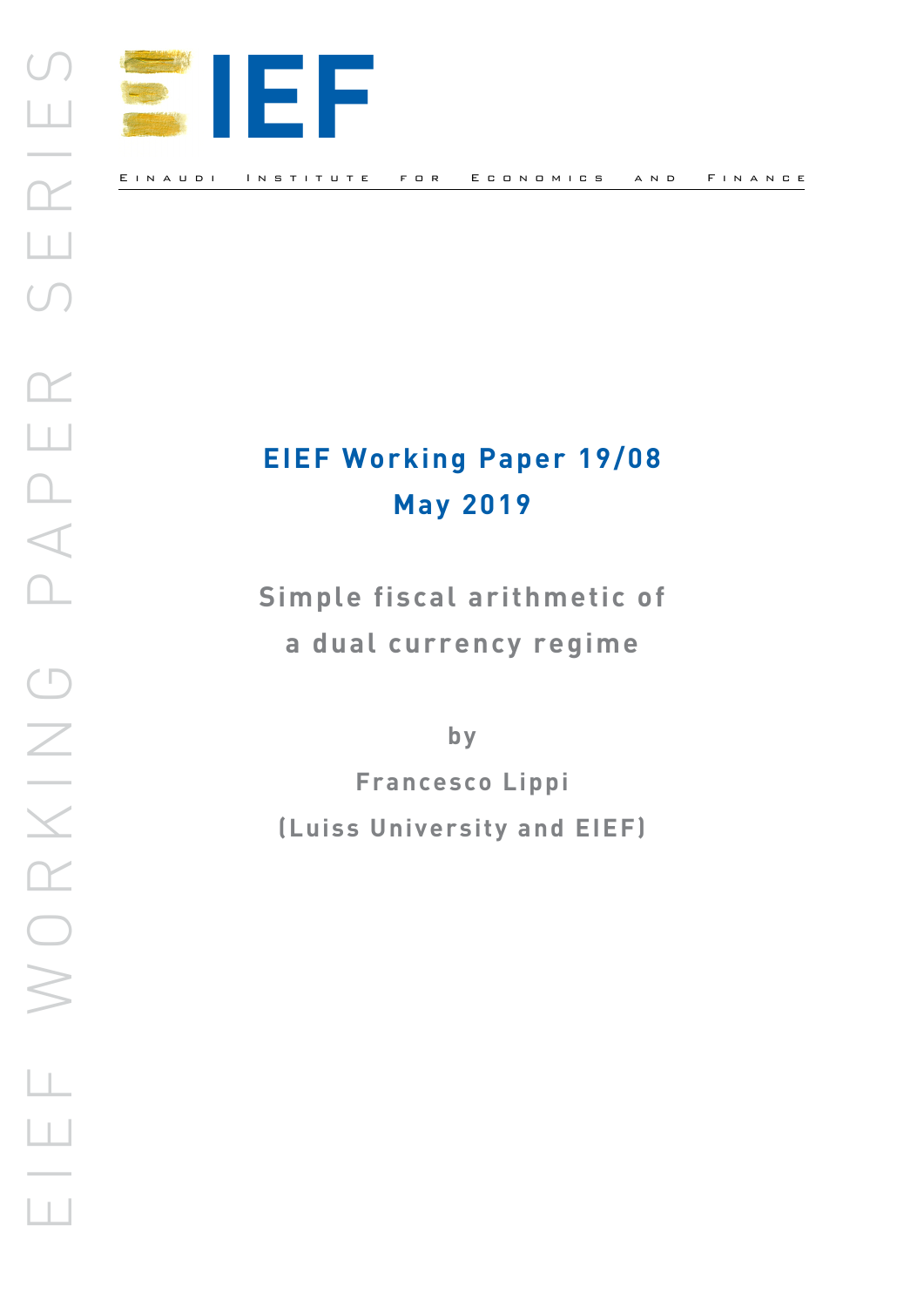# Simple fiscal arithmetic of a dual currency regime  $*$

### Francesco Lippi

LUISS University and EIEF

April 23, 2019

#### Abstract

There are several real world examples of local governments that, faced with budget problems, circulate a fiat token in parallel to the official currency. We present a simple model to analyze the workings of equilibria where the parallel currency is valued in equilibrium and discuss its consequence for real allocations in terms of a simple equivalent fiscal policy.

JEL Classification Numbers: E3, E5

Key Words: Parallel currency, dual currency, monetary economy, pure currency, scrip, Chartalism.

<sup>∗</sup>First draft September 2018. I am grateful to Jean Flemming for excellent research assistance and to Fernando Alvarez, Mike Golosov, Fabrizio Mattesini and Guido Menzio for interesting discussions.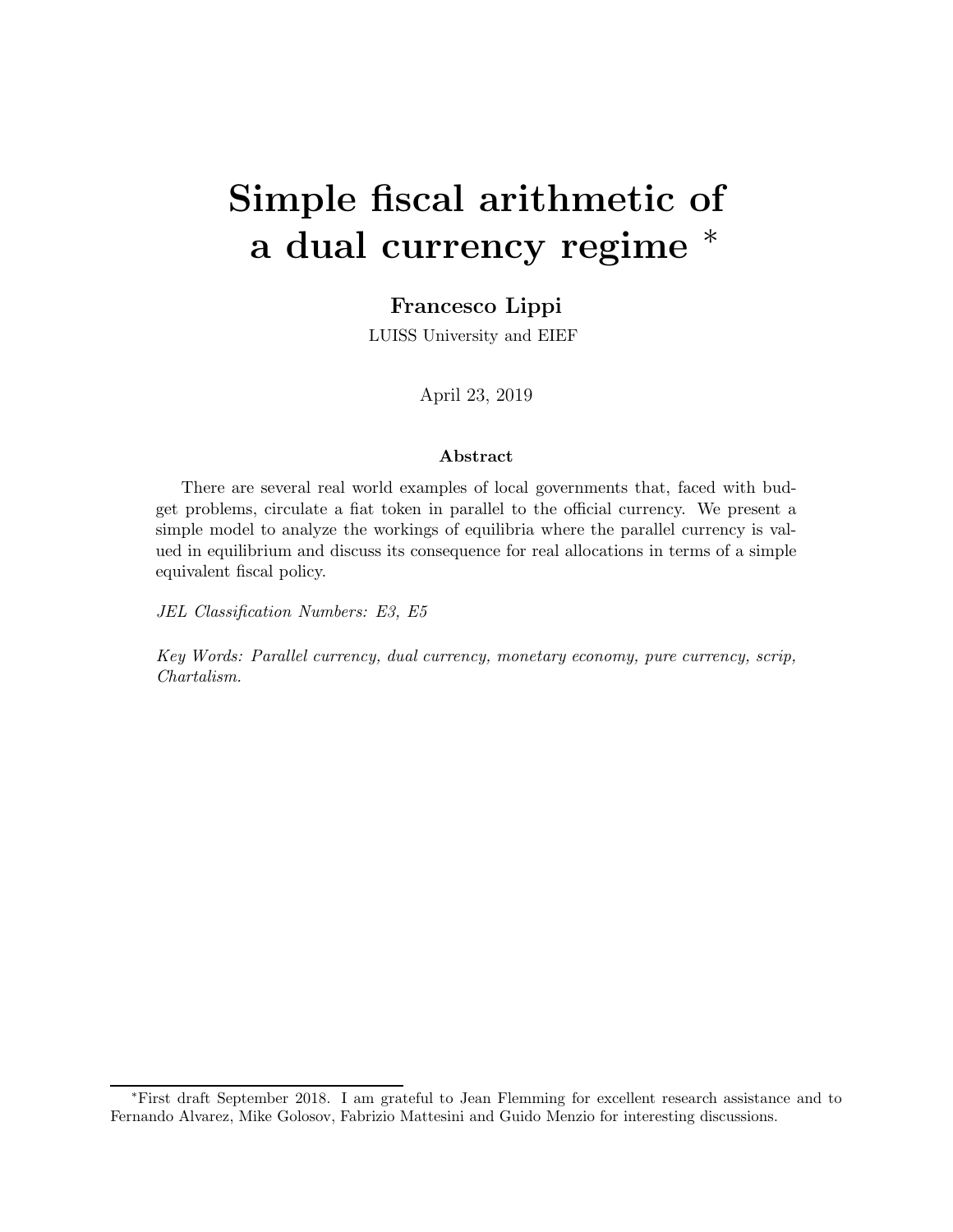### 1 Introduction

There are several real world cases of local governments or administrations resorting to the printing of some paper voucher, be it an IOU or a scrip, when faced with budget problems. It happened in 2001 in Argentina, where the federal government in need of funds resorted to the issuance of small denomination liabilities (the  $lecop$ ) redeemable for tax payments, see [de la Torre, Levy-Yeyati, and Schmukler](#page-12-0) [\(2003](#page-12-0)). The same thing happened in the province of Buenos Aires, where financing needs in excess of local revenues and federal transfers led to the launch of the province's own small denomination paper, the *patacon*. Overall such "parallel-currencies", scrip that circulate next to the official currency, reached more than 2,600 millions of Argentine pesos or about 26 percent of total pesos in circulation by the end of December 2001, and had [almost doubled by the end of March 2002](#page-12-0) (Table 7 in de la Torre, Levy-Yeyati, and Schmukler [\(2003](#page-12-0))).

Such a policy has a past, a present and a future. Massachusetts paid its citizens with "tax anticipation notes" instead of cash in the 1690s. These were swapped for cash once the anticipated tax had been collected, see [Sylla](#page-13-0) [\(2010\)](#page-13-0). California used scrip in 2009: the recession had hit revenues and legislators could not agree on a revised budget. The state began to pay benefits, tax rebates and other bills in "registered warrants" rather than dollars. In all, it issued 450,000 IOUs with a value of \$2.6 billion [\(Steinhauer](#page-13-1) [\(2009\)](#page-13-1)). During the 2015 Greek debt crisis the possibility to issue some kind of government scrip for funding budget deficits was discussed [\(Goodhart and Tsocomos](#page-12-1) [\(2010](#page-12-1))). After the 2018 Italian election the program of the coalition government envisages the printing of a quasi-currency (the so called "mini-Bot") to reimburse government contractors of their outstanding credits.

In spite of the recurrent appearance of such policy experiments there is no simple monetary model to analyse the real consequences of such policies. We see two desirable features that such a monetary model should have: first, the model must rationalize the coexistence of both the official and the parallel currency as an equilibrium phenomenon. Second, it must illustrate the consequences consequences of the policy in terms of real allocations. While the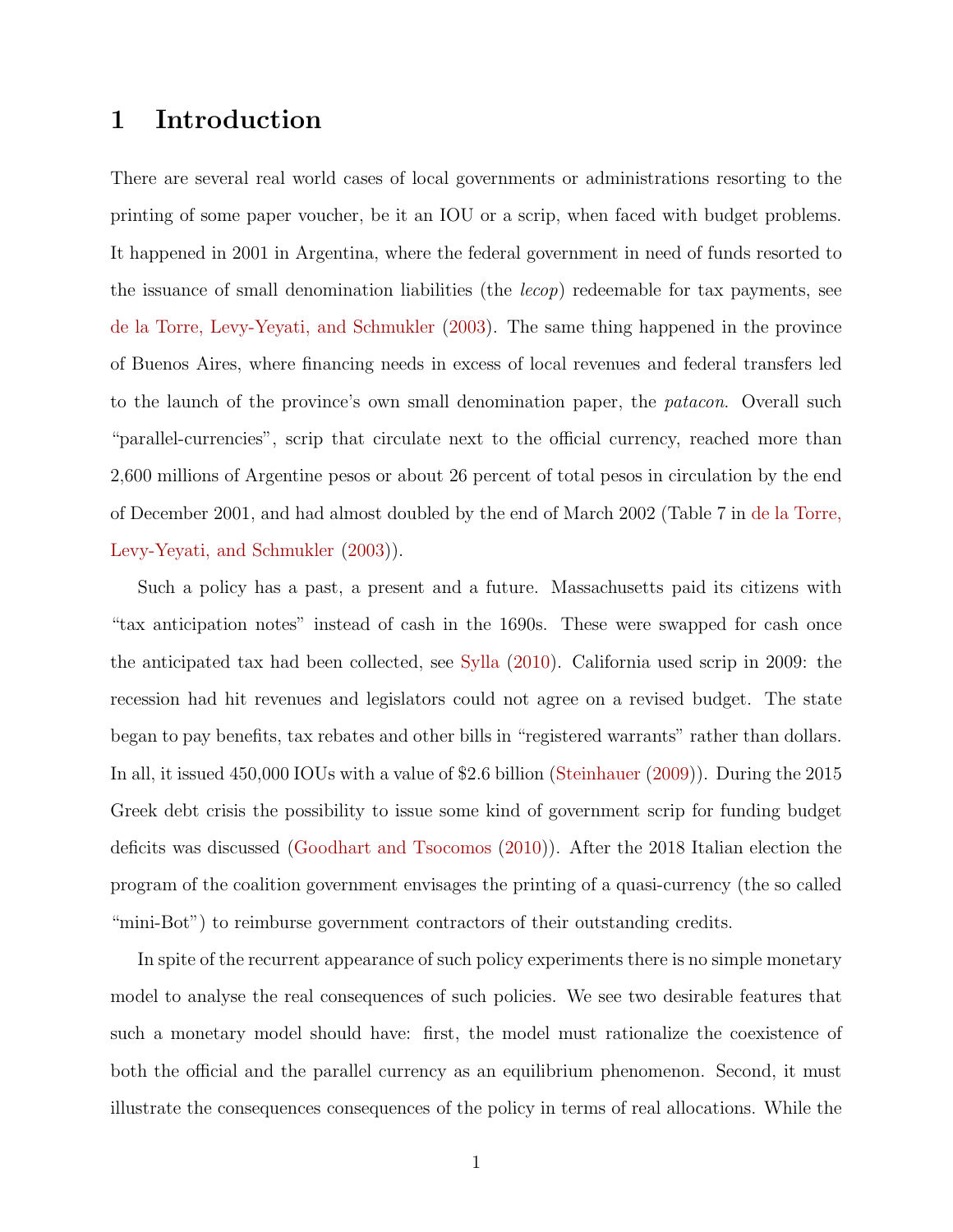first object[ive has been successfully achieved by several monetary models, such as](#page-12-2) Kiyotaki and Wright [\(1993\)](#page-12-2); [Aiyagari and Wallace](#page-12-3) [\(1992\)](#page-12-3), this paper complements such analyses by presenting a simple model that provides an analytic illustration of the second feature, namely its effects in terms of real allocations, which will allow us to describe the monetary policy in terms of an equivalent fiscal policy.

We use an overlapping generation model (OLG) to describe a monetary economy, where trade is made possible by the use of a fiat currency, and consider the policy of a government who resorts to printing fiat tokens to be circulated next to the official currency. To make sense of the phenomenon in a way that is not completely trivial, such as the case in which the new fiat currency has no value,<sup>[1](#page-3-0)</sup> we will focus on an economy with segmentation, namely featuring 2 types of agents, and with limited fiscal sovereignty in the sense that the government is limited in its ability to levy new taxes. After setting up the pure-currency environment using an OLG model, [Section 2.1](#page-6-0) analyzes the possibility of monetary equilibria in which the parallel currency, which is printed and transferred to a subgroup of the population, is valued in equilibrium. [Section 3](#page-9-0) extends this basic setup to the case in which the government supplements the issuance of the parallel currency with a future commitment to accept such tokens for future tax payments. The main result is that, in each of these cases, monetary injections amount to a real transfer from the whole population to the fraction of agents receiving the transfer. It is thus completely equivalent to a fiscal policy, implemented through ordinary taxation, to benefit the recipient group.

Related literature. The main ingredients of our model are taken from some classic models in the monetary economics literature. The pure currency economy we consider goes back to the OLG model of [Samuelson](#page-12-4) [\(1958](#page-12-4)), the simplest environment to have a pure currency valued in [equilibrium. Moreover we assume the economy is segmented,](#page-12-5) as in Alvarez, Lucas, and Weber [\(2001\)](#page-12-5), by positing that only a subset of the population, e.g. government creditors

<span id="page-3-0"></span><sup>&</sup>lt;sup>1</sup>See [Capone](#page-12-6) [\(2016\)](#page-12-6) for a case study of the failed attempt to circulate a local currency by the municipality of Naples in 2014.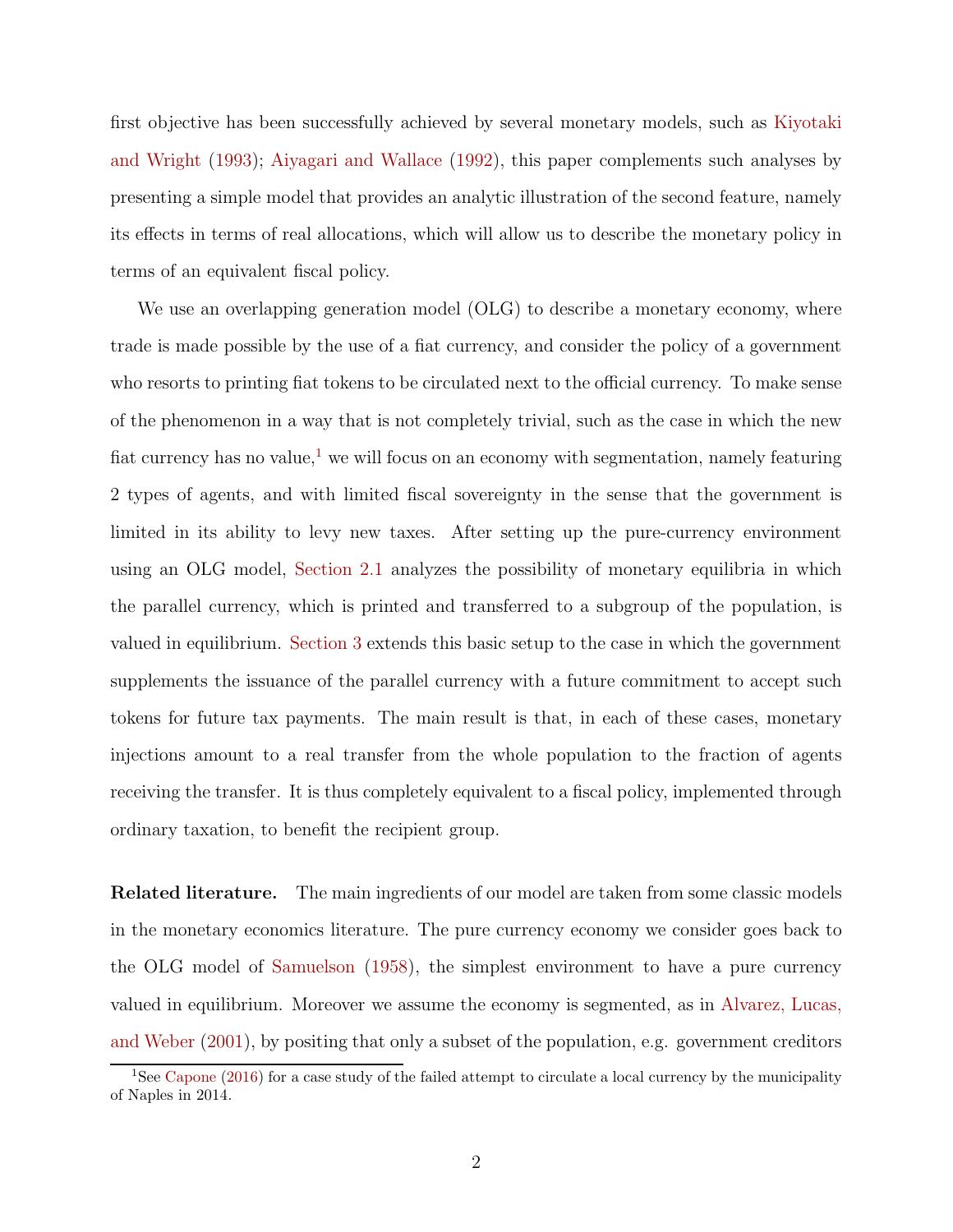or employee, benefits from the injections of the parallel currency. Our model also discusses the possibility that, in order to ensure the parallel currency will be valued in equilibrium, the government may commit to accepting it in future for tax payments. This assumption echoes the ideas in [Starr](#page-12-7) [\(1974\)](#page-12-7); [Aiyagari and Wallace](#page-12-8) [\(1997\)](#page-12-8); [Li and Wright](#page-12-9) [\(1998\)](#page-12-9) about the role of a large agent who commits to stand on the other side of monetary transactions.

## 2 Setup

To begin consider an OLG economy where each generation lives for 2 periods (aka Samuelson '58) with constant population (unit mass of young). The utility function of cohort  $t$  is

$$
U_t = -\ell_t + \beta u(c_{t+1}) \tag{1}
$$

i.e. consumption occurs only when old. When young produce  $y_t = \ell_t$  (disutility  $-\ell_t$ ).

Endowment economy. To keep things even simpler we begin with an "endowment economy" version. In each period the young receive an endowment y but cannot work  $(\ell = 0)$ , the old receive nothing. We relax this assumption in [Section 2.3.](#page-8-0)

Trade and means of payments. In each period the old (who want to consume but have no goods) want to buy the goods from the young. We assume anonymity (i.e. agents have no means to keep track of trades), this gives fiat money a "memory" role, which makes it accepted in exchanges because of its services in future exchanges. The economy has constant (for simplicity) outside money M. Moreover a fraction  $\lambda \in (0,1)$  of the old receive a transfer in "Patacon", a piece of paper by the local government (intrinsically useless, i.e. a claim to nothing) in each period. Assume that each period the government prints

$$
\Delta N_{t+1} \equiv N_{t+1} - N_t = \theta_{t+1} N_t \tag{2}
$$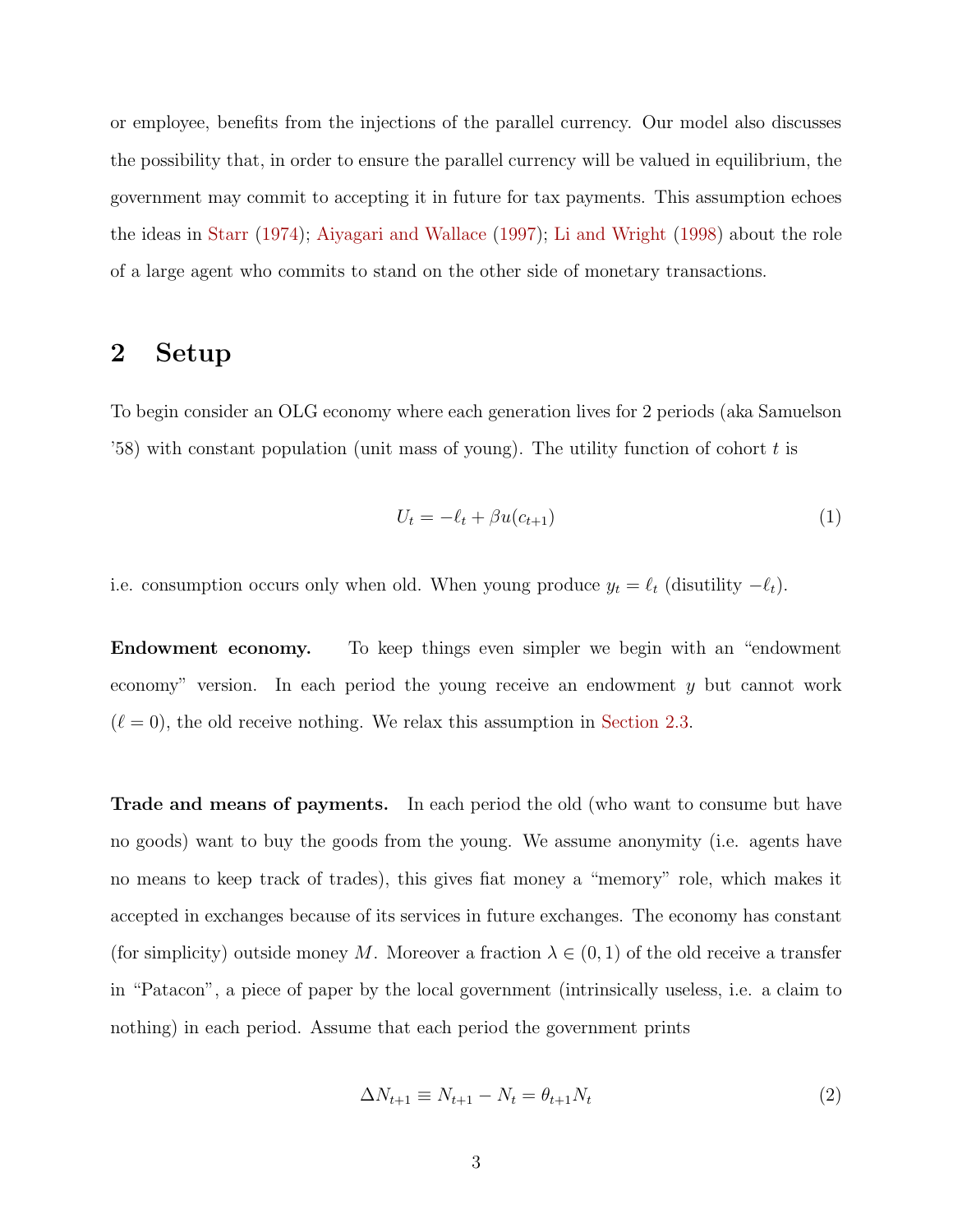new Patacones, so the stock of Patacones grows at the (net) rate  $\theta_t$ .

Agents and prices. There are 2 types of old agents in the economy: agents who receives the transfer and the others. Let  $P_t$  be the euro price of the consumption good and  $q_t$  be the euro price of Patacones, i.e. the number of euros M needed to buy one Patacon.

The budget constraint for a young agent who will receive the transfer when old (indexed by superscript  $T$ ) is

<span id="page-5-1"></span>
$$
c_{t+1}^T = \frac{M + N_t q_{t+1} + X_{t+1}}{P_{t+1}}
$$
\n
$$
\tag{3}
$$

where  $X_{t+1}$  is the period's transfer per recipient, expressed in euros:

$$
X_{t+1} \equiv \frac{\Delta N_{t+1} q_{t+1}}{\lambda} \quad . \tag{4}
$$

The budget for the agent who does not get the transfer is

<span id="page-5-2"></span>
$$
c_{t+1}^N = \frac{M + N_t q_{t+1}}{P_{t+1}}\tag{5}
$$

Feasibility and stationarity give

$$
y = (1 - \lambda)c^N + \lambda c^T \tag{6}
$$

Each period trading between old and young occurs in a centralized market where both currencies are used by the old to buy goods  $y$  from the young, so that market clearing requires

<span id="page-5-0"></span>
$$
yP_t = M + N_t q_t \tag{7}
$$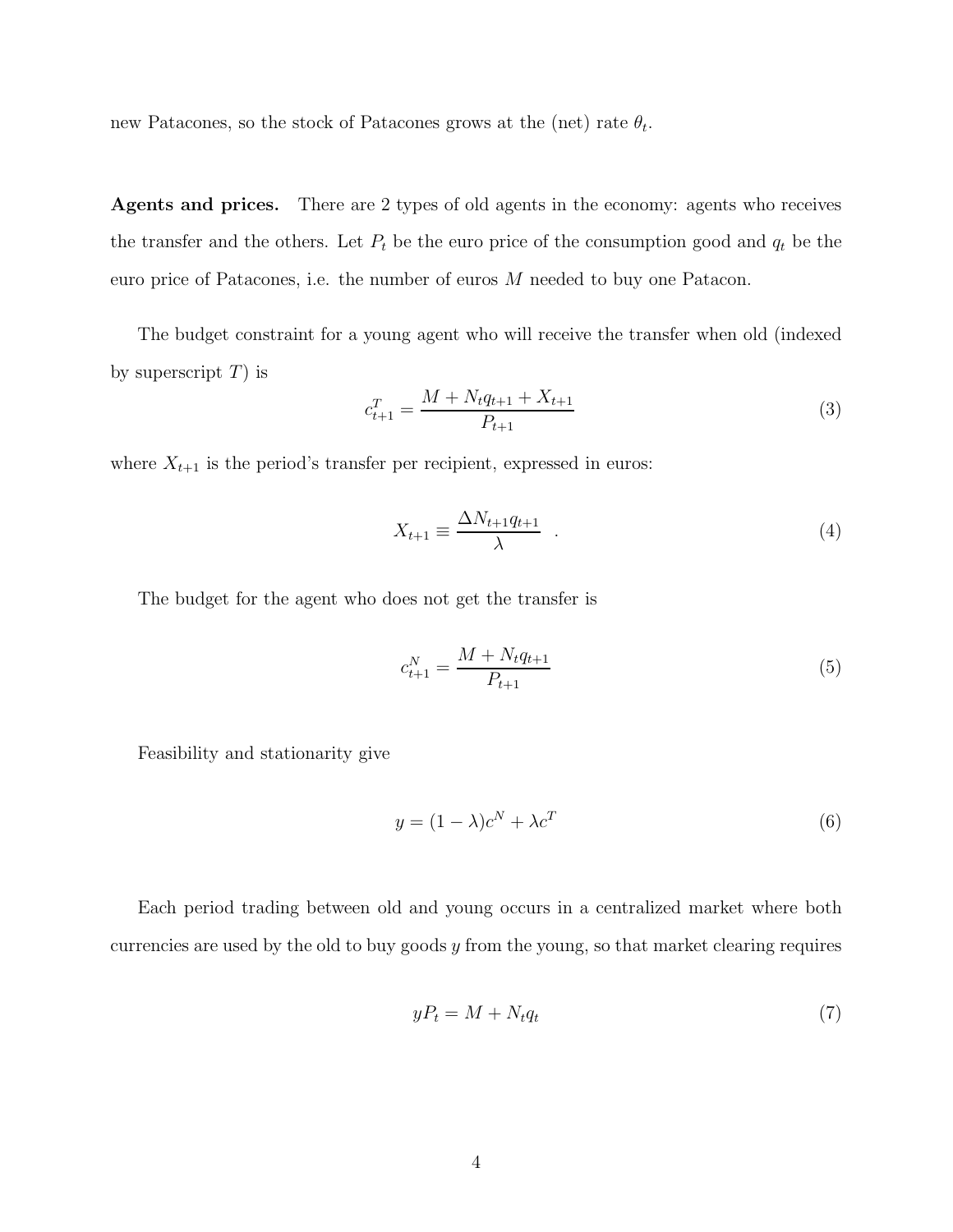#### <span id="page-6-0"></span>2.1 Stationary Equilibria with and without Patacon

This section adopts a standard notion of monetary equilibrium and analyzes two classes of equilibria: one where Patacon are not valued and another in which they are. For the latter, we derive a fiscal monetary equivalence that shows how the transfert of Patacones to a subset of the population is equivalent to the introduction of a fiscal transfer that taxes the whole population and transfers resources to this group.

**Stationary Equilibrium:** a sequence of nominal money supplies  $\{M, N_t\}$ , prices  $\{P_t, q_t\}$ and time-invariant real allocations  $\{c_t^i, \ell_t^i\}$ , for all  $i = \{T, N\}$  and all  $t = 1, 2, 3, \dots$ , such that markets clear at each point and consumers optimize their production / savings decisions.

Indeterminacy: the quantity equation is not enough to pin down prices. Notice that market clearing implies

<span id="page-6-1"></span>
$$
y = \frac{M + N_t q_t}{P_t} \tag{8}
$$

[Equation](#page-6-1)  $(8)$  is reminiscent of the exchange rate indeterminacy problem. Both  $P_t$  and  $q_t$  are endogenous and there is one equation. For a given M and  $\{N_t\}$  sequence there is a continuum of  $\{P_t, q_t\} \in \mathbb{R}^{++}$  pairs that satisfy the quantity equation. To solve this indeterminacy we now analyze the individual agent's euler equation that concern the usage of both euros and Patacones.

**Euler equations.** A young agent exchanges output y for euros M and patacones N. Using the preferences and the [equation](#page-5-0) [\(7\)](#page-5-0) we have the first order conditions (for  $M$  and  $N$ respectively)

$$
-1\mathcal{I}_e + \beta u'(c^i) \frac{P_t}{P_{t+1}} \ge 0 \quad \text{and} \quad -1\mathcal{I}_e + \beta u'(c^i) \frac{P_t}{P_{t+1}} \frac{q_{t+1}}{q_t} \ge 0 \tag{9}
$$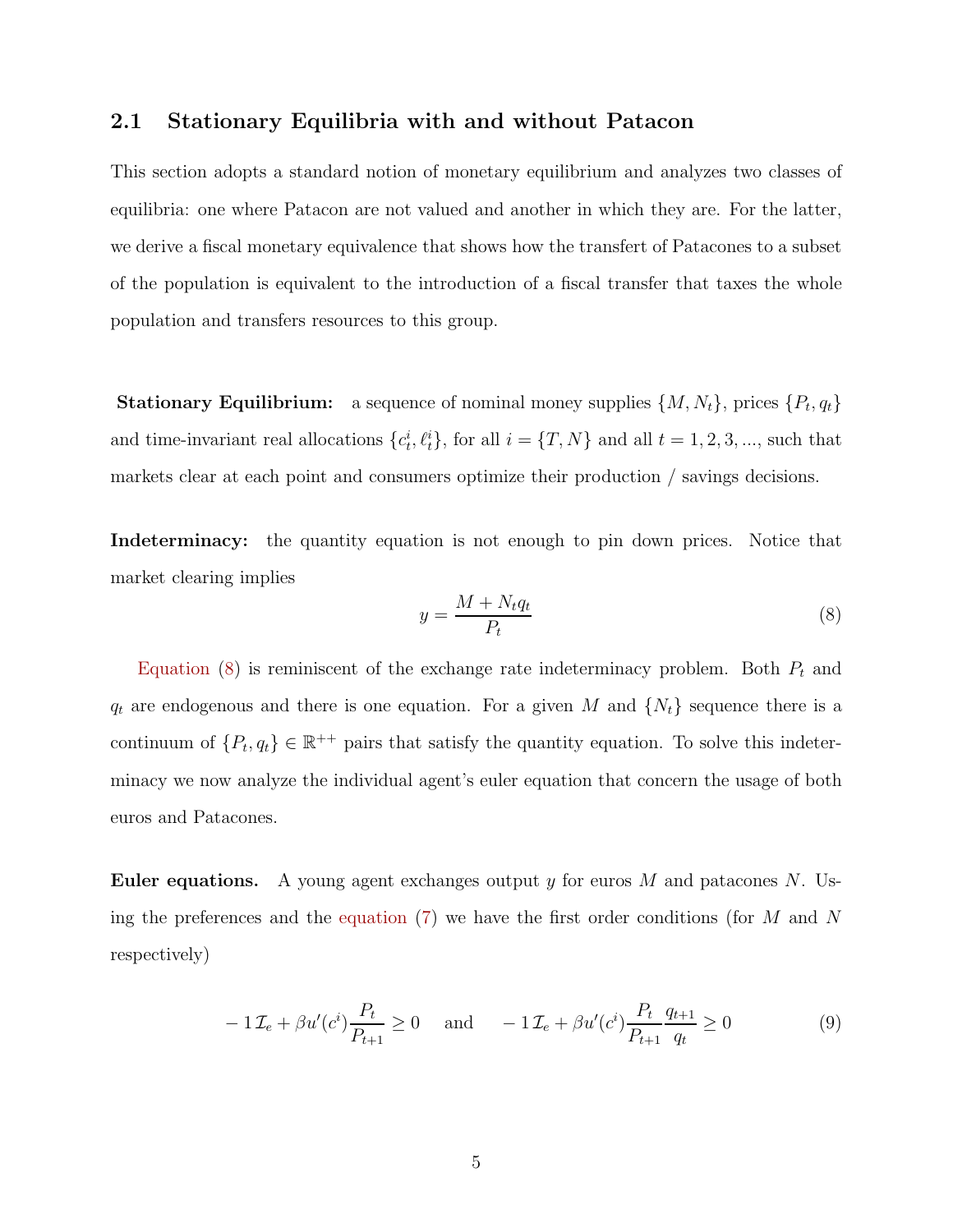where the indicator function  $\mathcal{I}_e = 0$  in the endowment economy. These equations imply that the indifference condition for a seller to accept both currencies is that they carry an identical expected return, i.e. that

<span id="page-7-1"></span>
$$
1 = \frac{q_{t+1}}{q_t} \tag{10}
$$

which means that the price of patacones must be stationary,  $q_t = q^{2}$  $q_t = q^{2}$  $q_t = q^{2}$ .

**Equilibrium with worthless Patacones.** One possibility is  $q_t = 0$  (Patacones are worth nothing), so that  $P_t = P = M/y$ . There are indeed a few interesting instances of local governments printing a parallel currency without committing to accepting them in future for tax compliance in which the parallel currency ended up having no value (see E.g. the case of the Napo in Naples 2014).

#### <span id="page-7-2"></span>2.2 Equilibria with worthy Patacones.

Another possible class of equilibria has Patacones that are valued in equilibrium at a constant exchange rate vs the euro, so  $N_t q = \tilde{N}_t > 0$ . As we saw the value of q is not pinned down by the simple model we have thus far. This implies that  $P_t = \frac{M+\tilde{N}_t}{n}$  $\frac{\dagger \tilde{N}_t}{y}$ . Notice that any  $\tilde{N}_t \in \mathbb{R}^+$ is admissible.

A fiscal-monetary equivalence: For concreteness, let's consider an example where the stock of Patacon has value  $\tilde{N}_t$ . Let  $\tau$  denote the value of the Patacon transfer to the recipients,

$$
\max_{\ell, M, N_t} -\ell + \beta u \left( \frac{M + N_t q_{t+1}}{P_{t+1}} \right) + \lambda_t (P_t \ell_t - M - N_t q_t)
$$

where  $\lambda_t$  is a lagrange multiplier. The first order conditions yield

$$
\lambda_t = 1/P_t
$$
,  $\beta \frac{u'(c_{t+1})}{P_{t+1}} = \lambda_t$ ,  $\beta \frac{u'(c_{t+1}) q_{t+1}}{P_{t+1}} = \lambda_t q_t$ 

which yields [equation](#page-7-1) [\(10\)](#page-7-1).

<span id="page-7-0"></span><sup>2</sup>Formally, consider the problem for the agent who does not get the transfer (a problem with identical margins is faced by the other agent since the only difference is due to a lump sum transfer)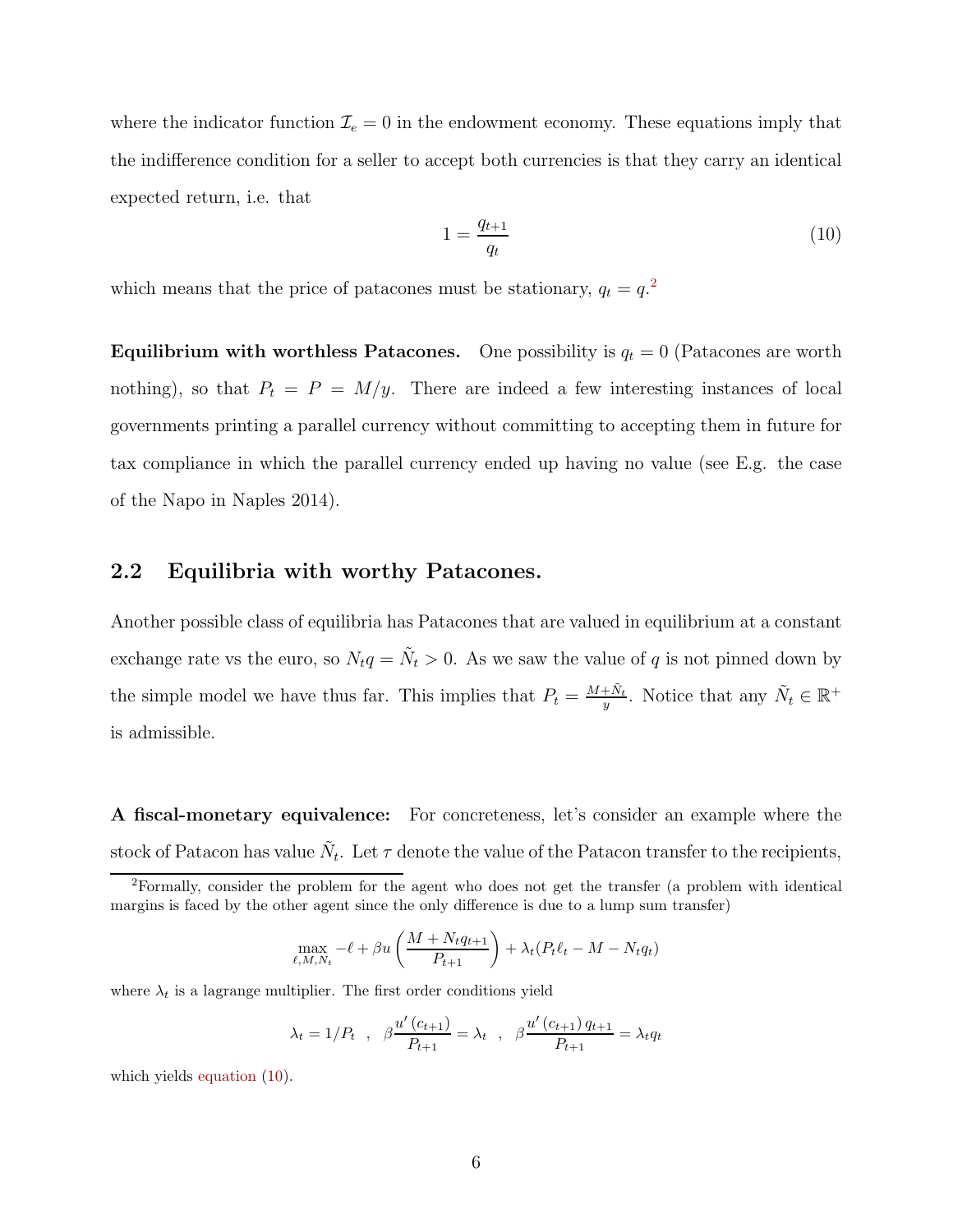as a fraction of their endowment  $y$ :

<span id="page-8-2"></span>
$$
\tau_t \equiv \frac{\lambda X_t}{y P_t} \tag{11}
$$

which after simple algebra can be rewritten as

$$
\tau_t = \left(\frac{\tilde{N}_t}{M + \tilde{N}_t}\right) \frac{\theta_t}{(1 + \theta_t)}\tag{12}
$$

which can of course amount to a constant transfer  $\tau_t = \tau$  by an appropriate choice of  $\theta_t$ .

Assuming a stationary equilibrium, [equation](#page-5-1) [\(3\)](#page-5-1) and [equation](#page-5-2) [\(5\)](#page-5-2) give the following con-sumption allocations<sup>[3](#page-8-1)</sup>

<span id="page-8-3"></span>
$$
c^N = y(1 - \tau)
$$
 and  $c^T = y\left(1 + \tau \frac{1 - \lambda}{\lambda}\right)$ . (13)

This result illustrates the equivalence between a fiscal and a monetary policy (supporting identical allocations). In this equilibrium the injection of Patacon amounts to a real transfer of size  $(1 - \lambda)\tau y$  from the non-recipient agents to those who receive the transfer, a policy that might alternatively be implemented through direct fiscal transfers between these groups. This is because the injections of Patacon, that arrives only to a fraction of the population, ends up raising the price level  $P_t = y(M + \tilde{N}_t)$ . This implies that the real value of money holdings from the previous period falls, eroding the purchasing power of those who do not get the transfer. Notice also that the model has only one parameter determining the transfer size, namely  $\tau$ , implemented by a proper choice of the sequence  $\{\theta_t\}$ .

#### <span id="page-8-0"></span>2.3 Production economy

Suppose now that agents' labor supply is endogenous. The agents know they can work while young exchanging the output of their labor for money, to be used in the future. Work in period t gives units of output exchanged for  $M + \tilde{N}_t$  euros to spend tomorrow, the exchange

<span id="page-8-1"></span><sup>3</sup>To see this rewrite equation (5) as 
$$
c_t^N = \frac{M + N_t q \frac{N_{t-1}}{N_t}}{P_t}
$$
 which gives  $c_t^N = y \left(1 - \frac{\theta_t}{1 + \theta_t} \frac{\tilde{N}_t}{M + \tilde{N}_t}\right)$ .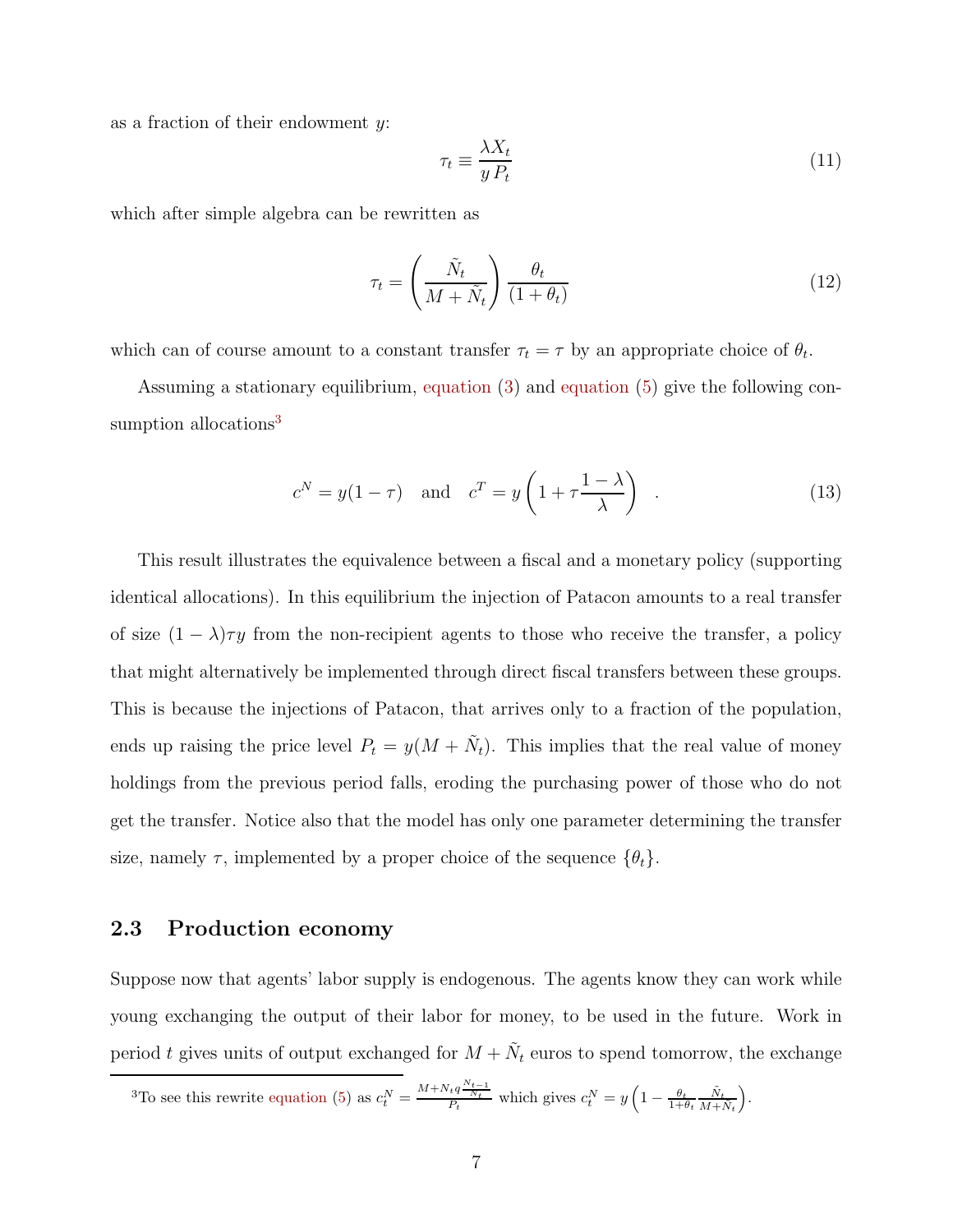equation gives  $\ell_t P_t = M + \tilde{N}_t$  where we used the production function  $y_t = \ell_t$ . Notice that the future real value of the money is  $\frac{M+\tilde{N}_t}{P_{t+1}}$ , and we can thus write  $c_{t+1}^N = \frac{\ell P_t}{P_{t+1}}$  $\frac{\ell P_t}{P_{t+1}}$  where it is immediate to see that the depreciation rate of money holdings is

$$
\frac{P_t}{P_{t+1}} = 1 - \frac{\tilde{N}_{t+1}}{M + \tilde{N}_{t+1}} \frac{\theta_{t+1}}{(1 + \theta_{t+1})} = 1 - \tau
$$

The first order condition for labor supply gives  $-1 + \beta u'(c)(1 - \tau) = 0$  which implies

$$
u'(\hat{c}) = \frac{1}{\beta(1-\tau)}
$$

It is immediate that the labor supply is decreasing in the level of the transfer,  $\tau$ . A higher transfer level, implemented through a higher injection rate of Patacones  $(\theta)$ , lowers the expected return on money holdings (raises inflation) and thus creates a disincentive to work through an adverse substitution effect.

## <span id="page-9-0"></span>3 Government commitment to accept Patacones for tax payment

This case is of interest because in several historic episodes the government that issues the parallel currency also commits to accepting it in future as a tax payment, in a direct attempt to create a demand for it. This assumption obviously connects with theories of money that attribute a central role to the presence of the state, as in [Knapp](#page-12-10) [\(1924](#page-12-10)), or equivalently a money issuer that has a large size as in [Aiyagari and Wallace](#page-12-8) [\(1997](#page-12-8)); [Li and Wright](#page-12-9) [\(1998](#page-12-9)). Indeed, a reasonable criticism of the monetary equilibrium described in [Section 2.2](#page-7-2) is that we do not have an explanation for why agents might be induced to believe that Patacon will be valued in future upon their introduction. As mentioned, there are historic examples of parallel currency whose introduction turned out to be a complete failure, in the sense that agents did not accept them in the exchange. In this respect, the issuing government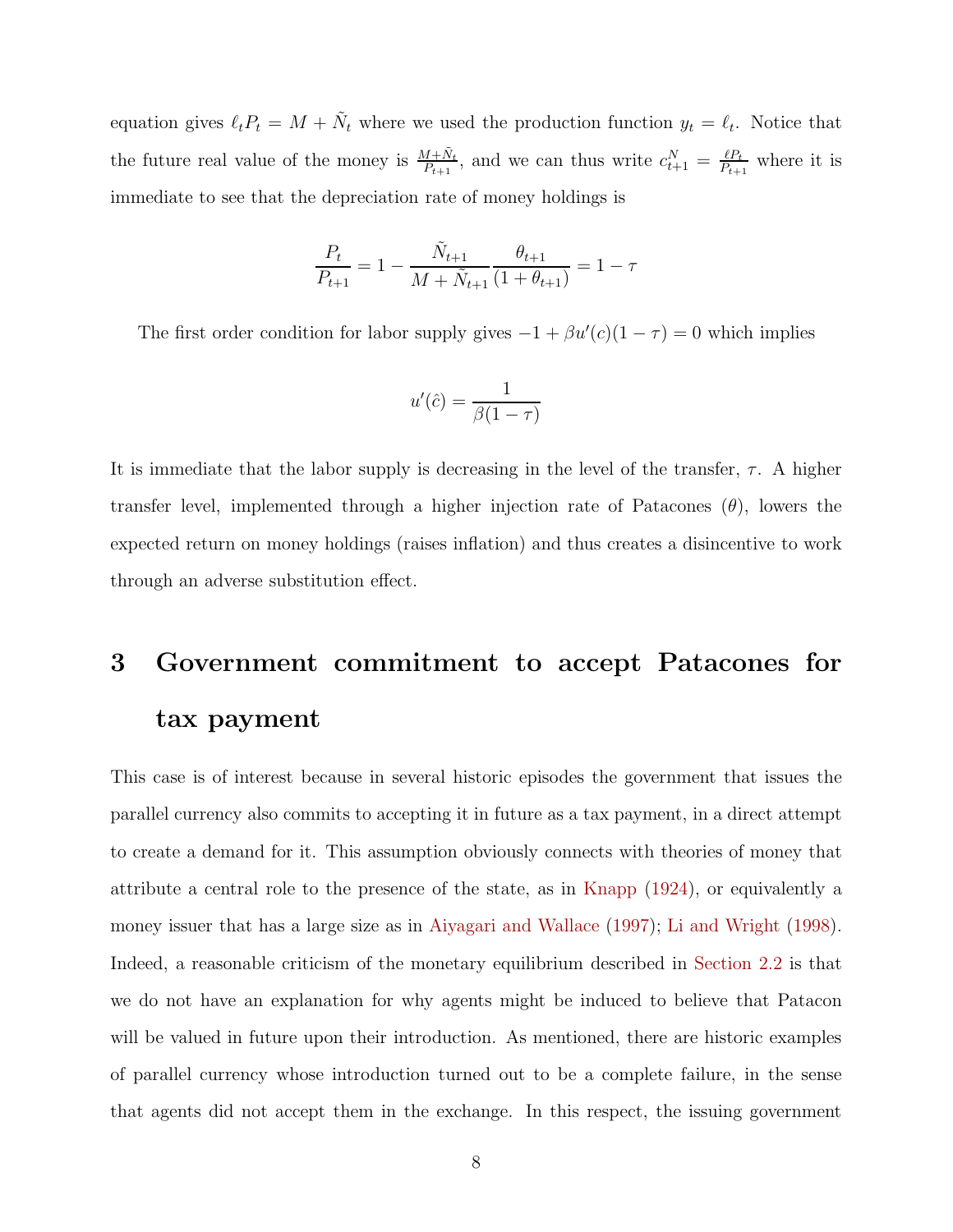commitment to accept Patacon for e.g. tax payments in future provides a convenient, and in many cases realistic assumption, that helps supporting the equilibria with worthy Patacon. For simplicity we continue the discussion considering the endowment economy.

Just like the previous economy, we continue to assume the government levies an amount  $\tau > 0$  from each citizen and transfers it to a group of size  $\lambda$ , who receives the transfer  $X_{t+1}/P = \tau y/\lambda$  as from [equation](#page-8-2) [\(11\)](#page-8-2). The novelty is that the financing of the transfer, which previously occurred entirely through money printing, not occurs through both an income tax as well as money transfers. A key assumption is that the government commits to accepting both Patacones and euros at par for tax receipts, paid by the old before consuming.

The government budget constraint is (in euros)

$$
\lambda X_t = T_t + \theta N_{t-1} q_t \tag{14}
$$

where  $T_t > 0$  is the euro tax paid by each citizen (the case where  $T_t = 0$  was analysed in the previous section) and  $\theta N_{t-1}q_t$  is the euro value of the Patacon transfer.

We assume that  $N_{t-1} < T_t$  i.e. that the stock of Patacones brought from the previous period is smaller than the total tax due. By an immediate arbitrage relation this implies that  $q_t = 1$ , and that the total tax is paid with both euros  $T^M$  and Patacones  $T_t^N = N_{t-1}$ , i.e. that  $T_t = T_t^M + N_{t-1}.^4$  $T_t = T_t^M + N_{t-1}.^4$ 

**Dynamics of money supply.** In period t the old reach the market for good y with euros  $H_t$  given by

$$
H_t \equiv M - T_t^M + (N_{t-1} - T_t^N) + \lambda X_t = M + N_t \tag{15}
$$

<span id="page-10-0"></span><sup>&</sup>lt;sup>4</sup>As announced the euro tax can be paid with either euro banknotes or patacones, which the government accepts at par.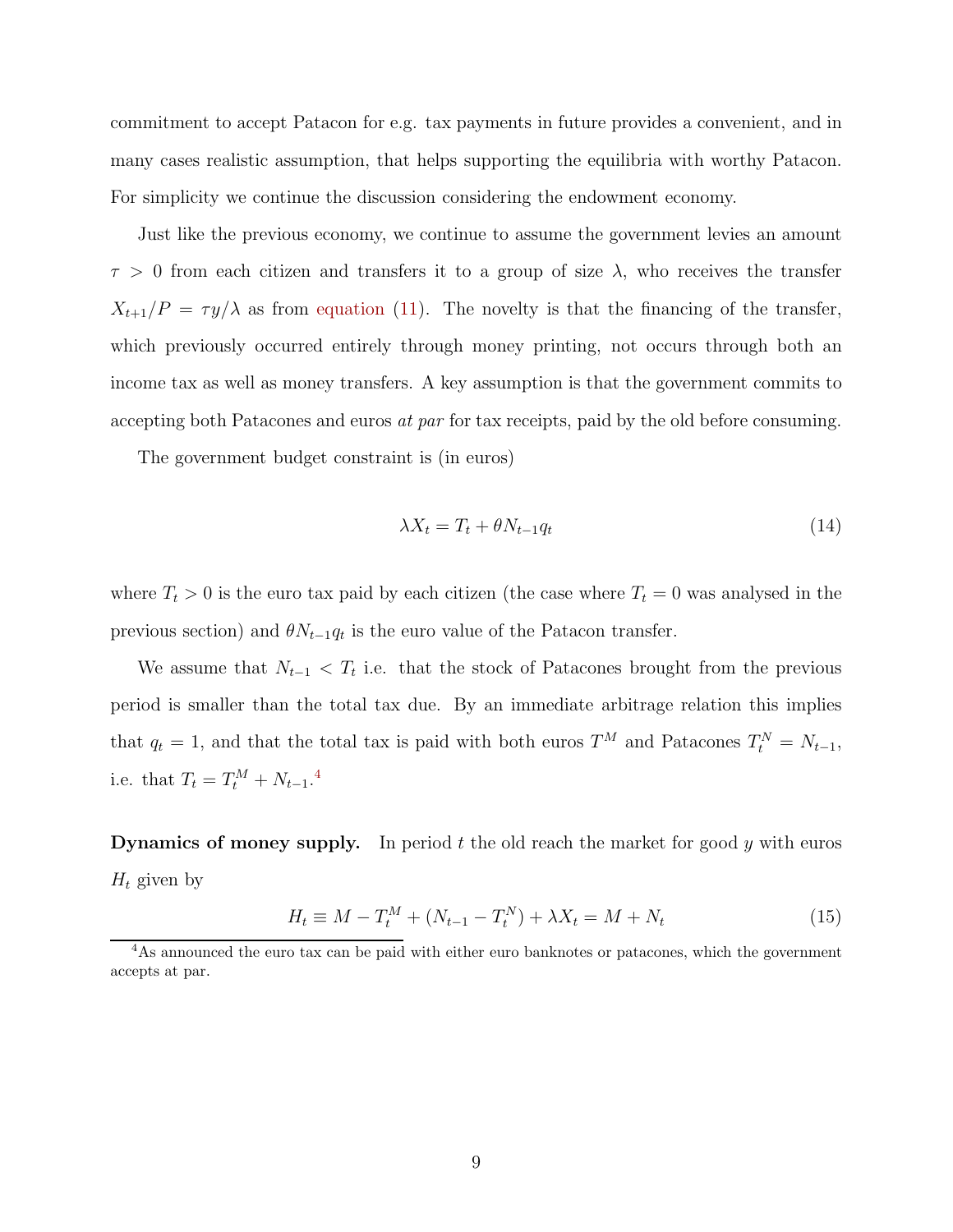Which is the money they earned in the previous period  $M + N_{t-1}$  (evaluated at period t euros), and the transfer  $\lambda X_t$  net of taxation. Using that  $q_t = 1$  and  $T_t^N = N_{t-1}$  gives

$$
H_t \equiv M - T_t^M + \lambda X_t = M + N_t \tag{16}
$$

This money is exchanged for good y so that

$$
y \ P_t = M + N_t \tag{17}
$$

Notice that given  $q_t = 1$  an increase in the stock of the money supply implies a proportional change of the price level  $P_t$ .

**Consumption.** Give the targeted transfer  $\tau$  discussed at the beginning of the section, the consumption schedules for the two types are exactly as in [equation](#page-8-3) [\(13\)](#page-8-3) analyzed above. The only interesting question is how resources are levied from the population to pay for the transfer  $\tau (1 - \lambda)/\lambda$  to each transfer-recipient.

[Equation](#page-8-2) [\(11\)](#page-8-2) immediately implies that

$$
\frac{\lambda X_t}{P_t} = \tau y = \frac{T_t + \theta_t N_{t-1}}{P_t} \tag{18}
$$

Notice that if  $\theta = 0$ , i.e. the stock of Patacon remains constant after they are introduced, then the injection of Patacon is fiscally irrelevant: it does not matter whether agents pay their taxes using euros  $(T^M)$  or euros and Patacones  $(T^M + T^N)$ . The economy with Patacones has a higher price level (through the quantity theory equation) and identical tax incidence and real allocations than an economy without Patacones.

When  $\theta > 0$  the fiscal transfer is financed both through regular taxes  $(T_t/P_t)$  as well as through an inflation tax  $(\theta_t N_{t-1}/P_t)$ .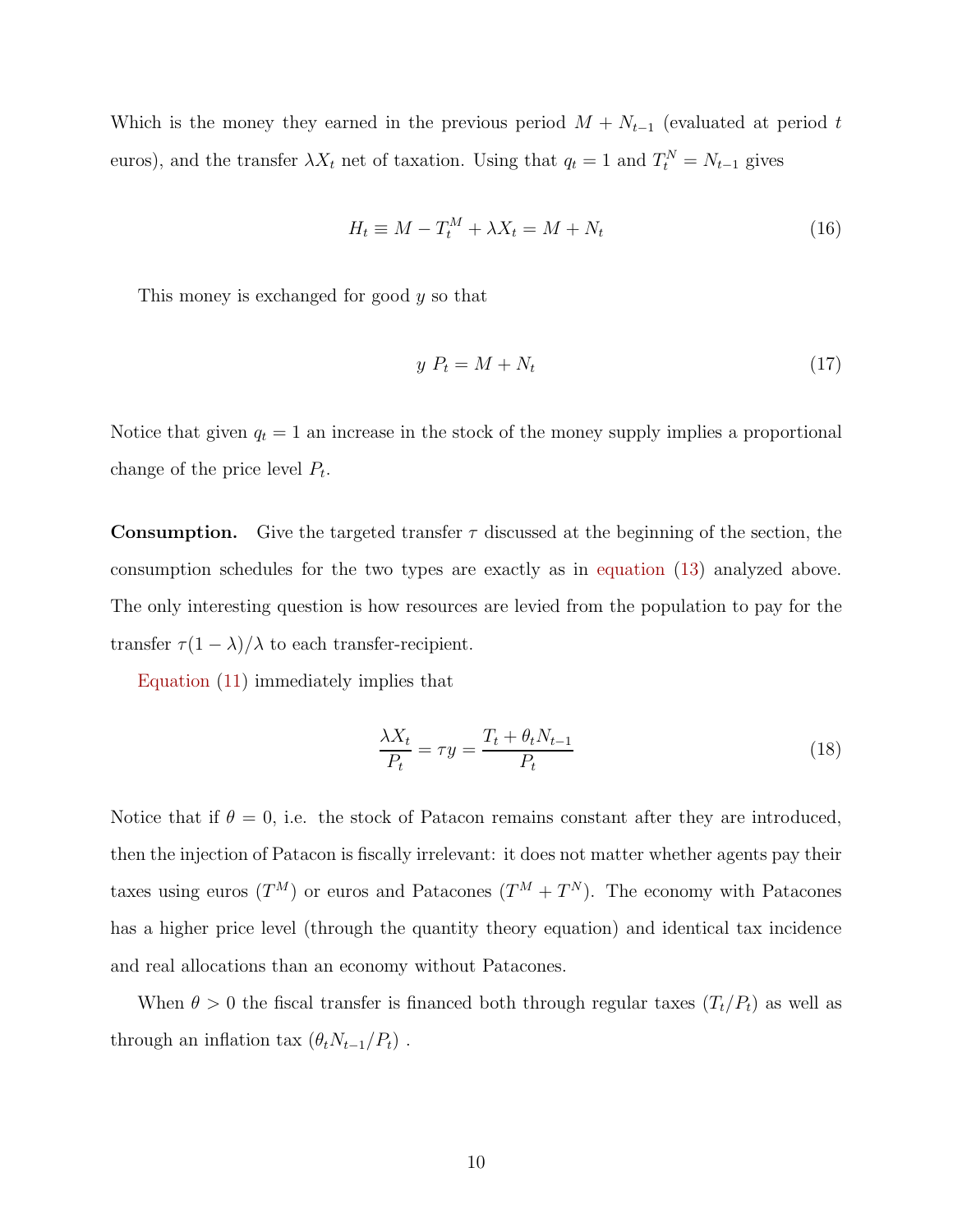### 4 Concluding remarks

This note established an equivalence between the issuance of a parallel currency, allocated to a group of the population, and a fiscal transfer that assigns income to that same group. There are several historic episodes of countries that resort to printing a token, or issuing a scrip, in times of fiscal difficulties. This might suggest that in such instances politicians find it easier to levy resources using the printing press than by enacting ordinary fiscal policy. We think the analysis of the political conditions behind such policies are worth further investigations.

## References

- <span id="page-12-3"></span>Aiyagari, S. Rao and Neil Wallace. 1992. "Fiat money in the Kiyotaki-Wright model." *Economic Theory* 2 (4):447-464.
- <span id="page-12-8"></span>Aiyagari, S. Rao and Neil Wallace. 1997. "Government Transaction Policy, the Medium of Exchange, and Welfare." Journal of Economic Theory 74 (1):1–18.
- <span id="page-12-5"></span>Alvarez, Fernando, Robert E. Jr. Lucas, and Warren E. Weber. 2001. "Interest Rates and Inflation." American Economic Review 91 (2):219–225.
- <span id="page-12-6"></span>Capone, Luciano. 2016. "De Magistris batteva moneta: Napoli preferisce l'euro di Draghi." Il Foglio 14 Gennaio.
- <span id="page-12-0"></span>de la Torre, Augusto, Eduardo Levy-Yeyati, and Sergio L. Schmukler. 2003. "Living and Dying with Hard Pegs: The Rise and Fall of Argentina's Currency Board." Tech. Rep. 2980, The World Bank.
- <span id="page-12-1"></span>Goodhart, Charles and Dimitrios Tsocomos. 2010. "The Californian solution for the Club Med ." Financial Times January 24.
- <span id="page-12-2"></span>Kiyotaki, Nobuhiro and Randall Wright. 1993. "A Search-Theoretic Approach to Monetary Economics." The American Economic Review 83 (1):63–77.
- <span id="page-12-10"></span>Knapp, Georg Friederich. 1924. State theory of money. London: Macmillan & Company Limited.
- <span id="page-12-9"></span>Li, Yiting and Randall Wright. 1998. "Government Transaction Policy, Media of Exchange, and Prices." Journal of Economic Theory 81 (2):290–313.
- <span id="page-12-4"></span>Samuelson, Paul. 1958. "An Exact Consumption-Loan Model of Interest with or without the Social Contrivance of Money." Journal of Political Economy 66.
- <span id="page-12-7"></span>Starr, Ross. 1974. "The Price of Money in a Pure Exchange Monetary Economy with Taxation." Journal of Economic Theory 42 (1):45–54.